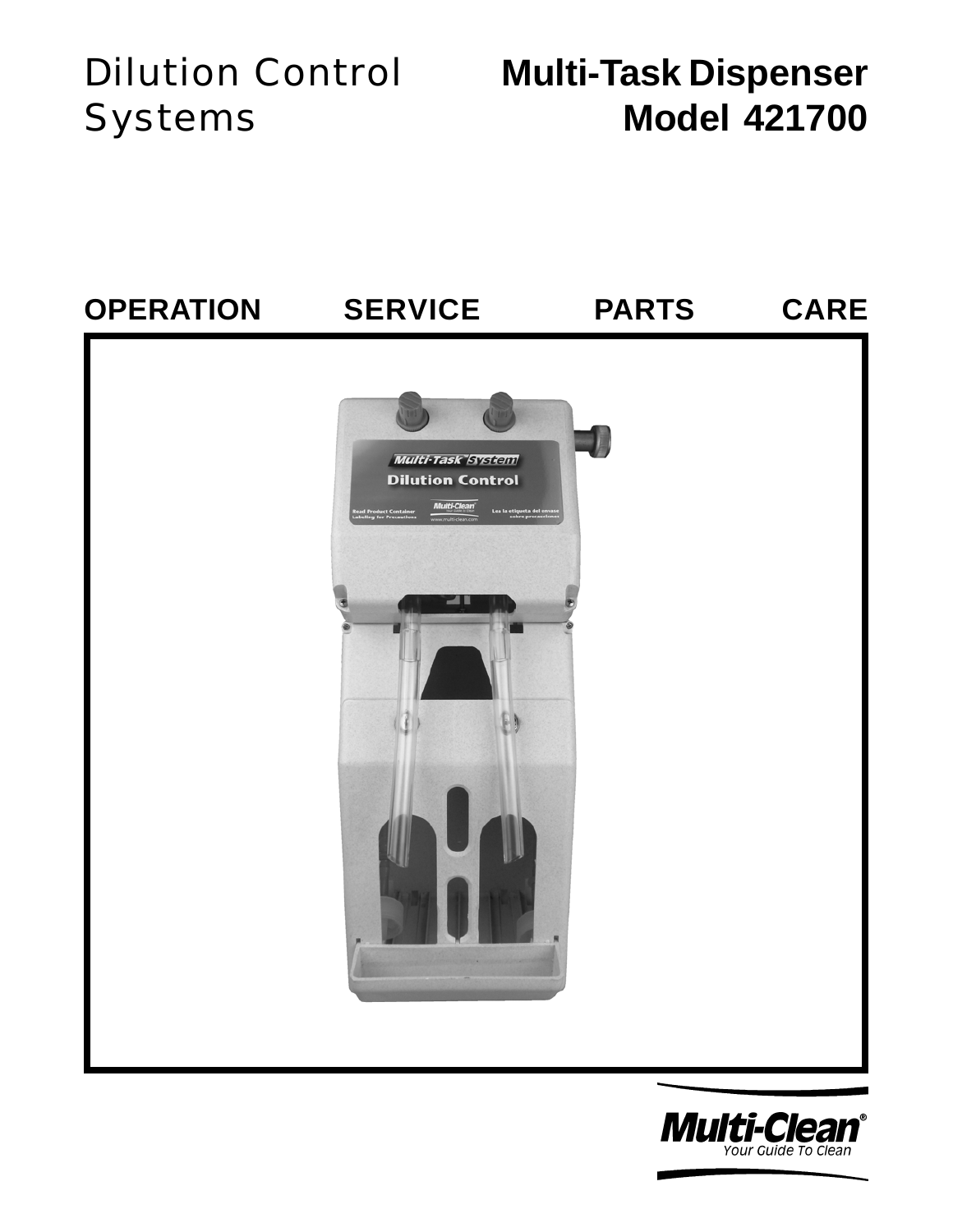# Multi-Task Station Model 421700

|  | Please use this equipment carefully and observe all warnings and cautions.                                                                                                                    |
|--|-----------------------------------------------------------------------------------------------------------------------------------------------------------------------------------------------|
|  | <b>WEAR</b> protective clothing and eyewear when dispensing chemicals or other materials.                                                                                                     |
|  | <b>ALWAYS</b> observe safety and handling instructions                                                                                                                                        |
|  | <b>ALWAYS</b> direct discharge away from you or other persons or into approved containers.                                                                                                    |
|  | <b>ALWAYS</b> dispense cleaners and chemicals in accordance with instructions. Exercise <b>CAUTION</b><br>when maintaining your equipment.                                                    |
|  | KEEP equipment clean to maintain proper operation.                                                                                                                                            |
|  | <b>WEAR</b> protective clothing and eyewear when working in the vicinity of all chemicals filling or emptying<br>equipment.                                                                   |
|  | <b>ALWAYS</b> re-assemble equipment according to instruction procedures. Be sure all components are firmly<br>screwed or latched into position.                                               |
|  | <b>ATTACH</b> only to tap water outlets (25 PSI minimum, 85 PSI maximum).                                                                                                                     |
|  | NOTE if the unit is used to fill a sink or the discharge hose can be placed into a sink, the unit must be<br>mounted so that the bottom of the cabinet is above the overflow rim of the sink. |

#### Instructions for use

- 1. For filling hand sprayers and squirt bottles, use the short 11 inch discharge hose.
- 2. For filling mop buckets, auto scrubbers, carpet extractors, and buddy jugs use the long 6' discharge hose. You may set up both buttons to fill spray bottles by using the second 11'' hose provided.
- 3. For filling large containers hands free, depress button, turn 1/8 clockwise until it locks. To release, turn button oposite direction until it pops out. See page 2 for lock button set up.
- 4. When chemical is depleted, open cabinet, unscrew cap and thread onto new bottle. Do not overtighten, breakage could occur.

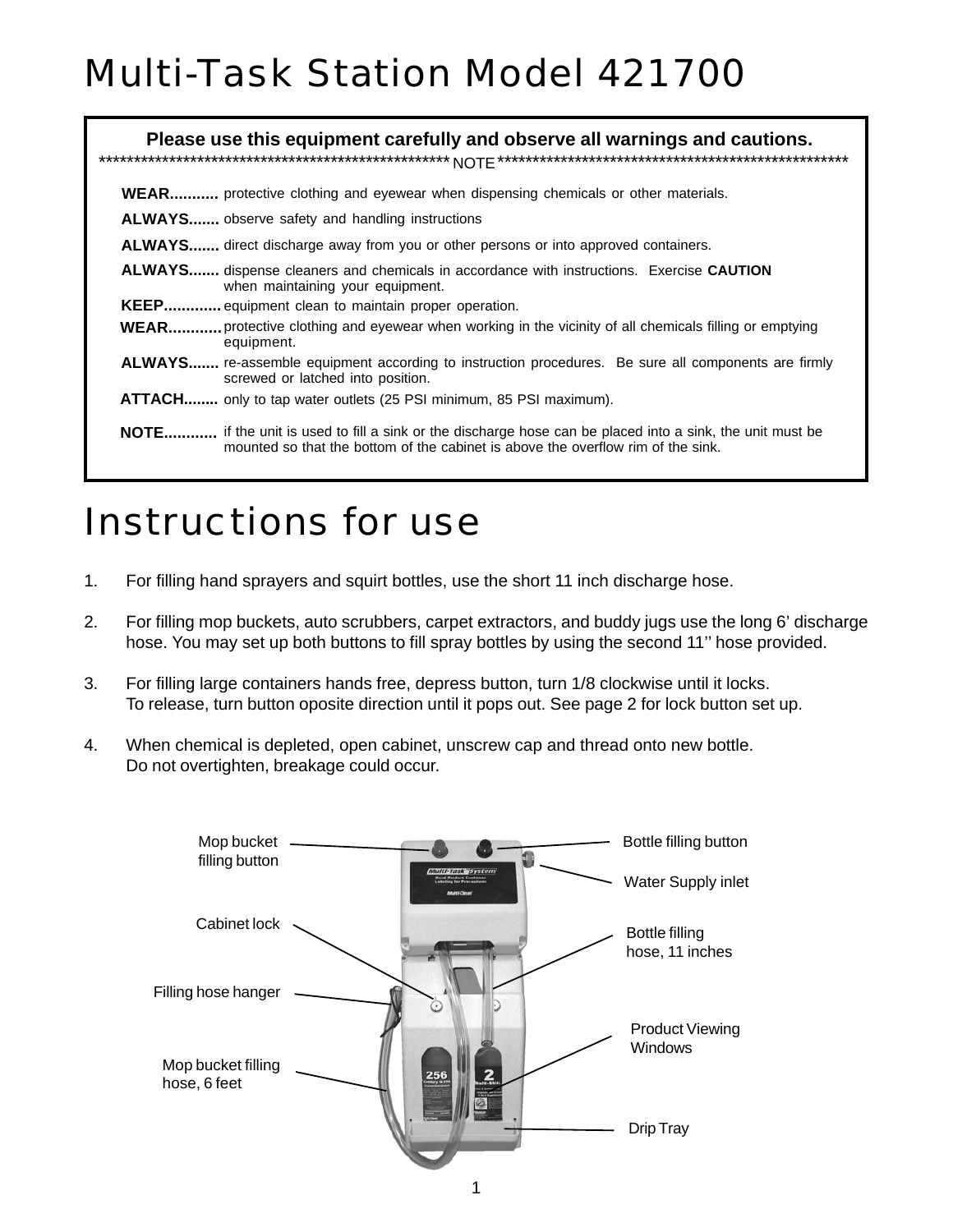# Assembly & Mounting Directions

1. Unpack entire contents of carton. Cover

2. Hold template to wall and mark with pencil through template tagets where the four holes will be drilled.

3. Drill the marked locations with a 1/4" drill bit and insert anchors (included).

4. Thread 4 screws into anchors to within approximately 1/2" of wall surface.

5. Remove three scews from proportioner head cover. Open door of cabinet. Place unit onto screwheads via keyholes and tighten screws.

6. Attach discharge hoses to the hose barbs. Mount cover to proportioner with three screws.

You can set up both buttons to fill quart bottles by using the second 11 inch hose provided.

7. Attach 8 foot garden hose to water inlet of dispenser unit and water supply.

8. Remove shipping caps on product bottles and thread caps onto appropriate bottle. Insert the product bottles into the cabinet with identifier label facing out, and close door. Turn water supply on. Unit is ready to dispense diluted product.

To create a 4 button unit, see page 6 for instructions.

#### **Locking Button set up**



To allow buttons to lock, trim top of tab with knife.



 $\sigma$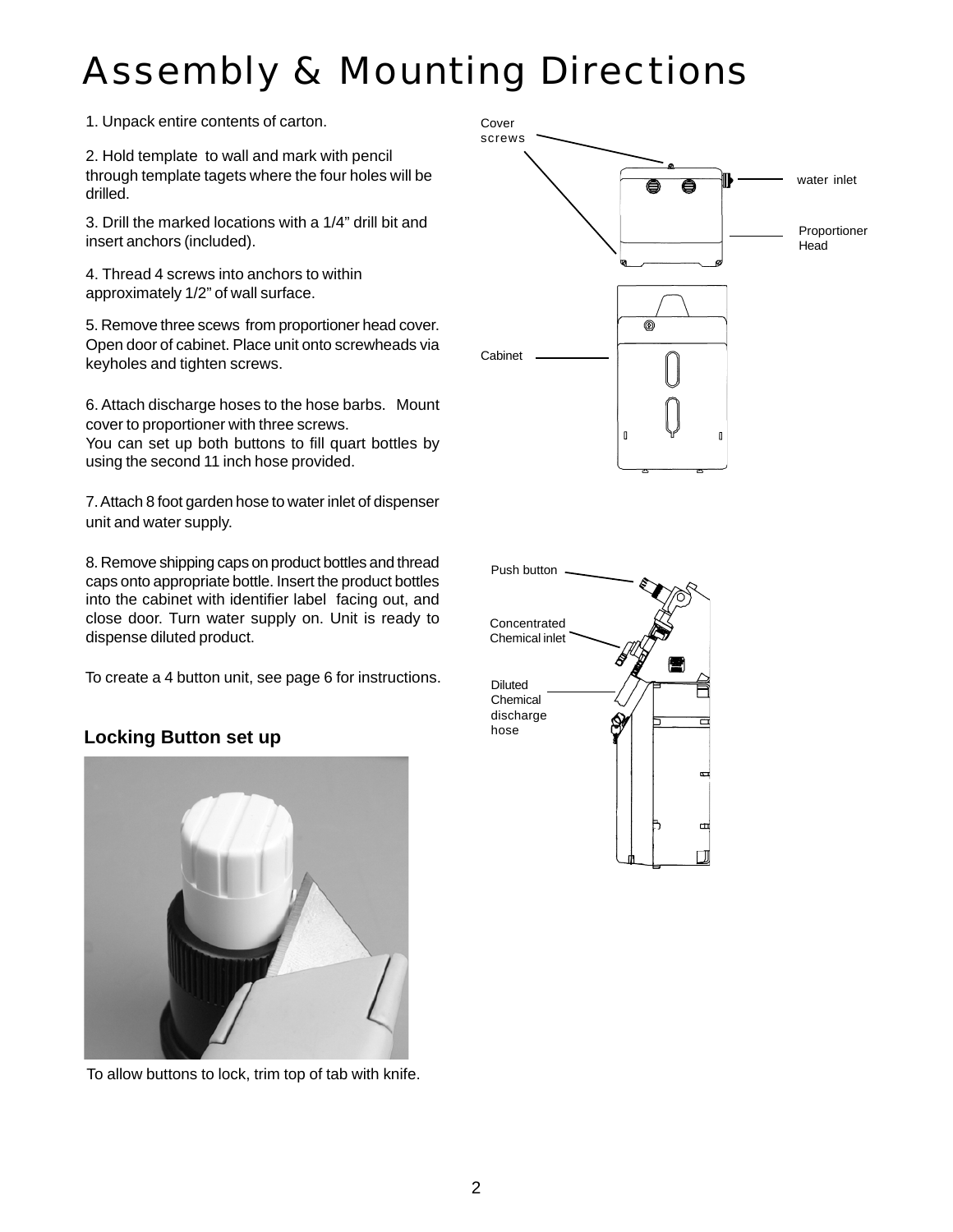### Parts List

| Key                     | <b>Description</b>                      |
|-------------------------|-----------------------------------------|
| 1                       | <b>Magnet Housing</b>                   |
| $\overline{\mathbf{c}}$ | Push Button                             |
| 3                       | Magnet                                  |
| 4                       | Spring                                  |
| 5                       | <b>Enclosing Tube</b>                   |
| 6                       | Valve                                   |
| $\overline{7}$          | Spacer                                  |
| 8                       | Spring                                  |
| 9                       | Plunger                                 |
| 10                      | Diaphram                                |
| 10A                     | Button repair kit                       |
|                         | (includes items 1 - 10) 421734          |
| 11                      | Valve Body, 2.5GPM, blue                |
| 12                      | <b>Strainer Washer</b>                  |
| 13                      | <b>Water Inlet</b>                      |
| 14                      | Washer                                  |
| 15                      | Coupling                                |
| 16                      | Pipe                                    |
| 17                      | Water Outlet plug                       |
| 18                      | Action Gap 421204                       |
| <b>18A</b>              | Action gap hose barb asm                |
|                         | (includes 19-21)                        |
| 19                      | 2.5 GPM proportioner, blue              |
| 20                      | O-Ring                                  |
| 21                      | 1/4" MNPT X 1/4" Hose Barb              |
| 21A                     | Check valve 421303                      |
| 22                      | Discharge hose 11"                      |
| 22A                     | Discharge hose, with hanger, 72" 421356 |
| 23                      | Water supply hose 8'                    |
| 24                      | Drip Tray 421221                        |
| 25                      | <b>Cabinet Lock</b>                     |
| 26                      | Cabinet Clip 421207                     |
| 27                      | Key 421352                              |
| 28                      | Cap                                     |
| 28A                     | Cap hose assembly 421450                |

29 Cabinet door hinges 421213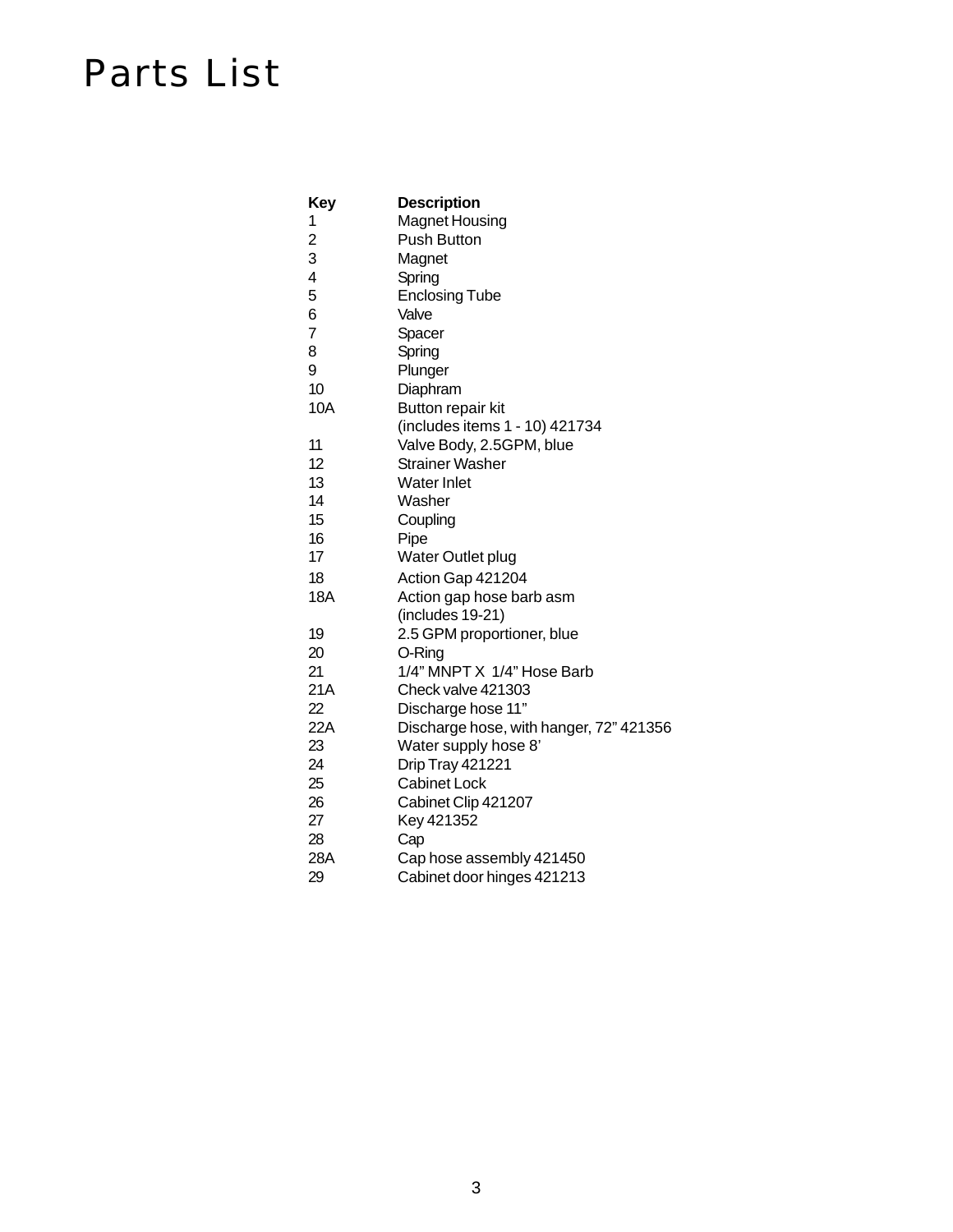# Parts Diagram

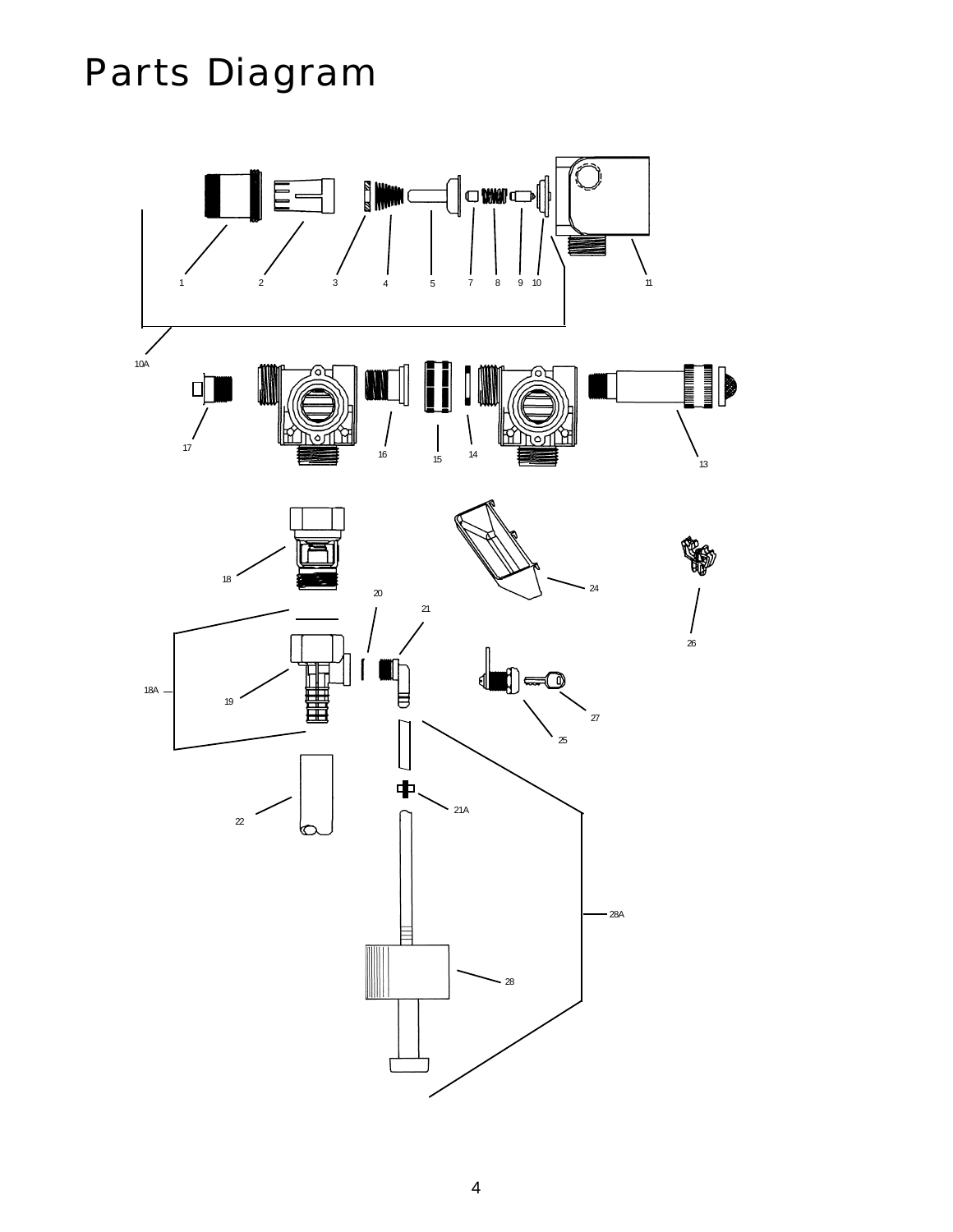# Troubleshooting Guide

| Problem                        | Cause                                                                                                                                             | Solution                                                                                                                                                                                                                                                                             |
|--------------------------------|---------------------------------------------------------------------------------------------------------------------------------------------------|--------------------------------------------------------------------------------------------------------------------------------------------------------------------------------------------------------------------------------------------------------------------------------------|
| 1. No discharge                | a. No water<br>b. Excessive water pressure<br>c. Clogged water inlet strainer<br>d. Magnetic valve not functioning                                | a. Open water supply<br>b. Install regulator if flowing water pressure<br>exceeds 85 PSI<br>c. Disconnect inlet water line and clean strainer<br>d. Install valve parts kit                                                                                                          |
| 2. No concentrate draw         | a. Low water pressure<br>b. Concentrate container empty<br>Discharge tube and/or flooding<br>ring not in place<br>d. Clogged water inlet strainer | a. Minimum 25 PSI (with water running)<br>required to operate unit properly<br>b. Replace with full container<br>c. Push tube firmly onto eductor discharge<br>hose barb, or replace tube if it doesn't have<br>a flooding ring<br>d. Disconnect inlet water line and clean strainer |
| 3. Foaming in discharge        | a. Concentrate container<br>malfunctioning<br>b. Air leak in pick-up assembly<br>c. Poor vent seal<br>(#9 on parts diagram)                       | a. Replace with new concentrate container<br>b. Replace pick up assembly with kit<br>c. Replace vent seal                                                                                                                                                                            |
| 4. Failure of unit to turn off | a. Excessive water pressure<br>b. Magnet doesn't fully return<br>c. Water valve parts dirty or defective                                          | a. Install regulator if pressure (with water<br>flowing) exceeds 85 PSI<br>b. Make sure magnet moves freely<br>Replace spring if short or weak<br>c. Clean or replace with valve parts kit                                                                                           |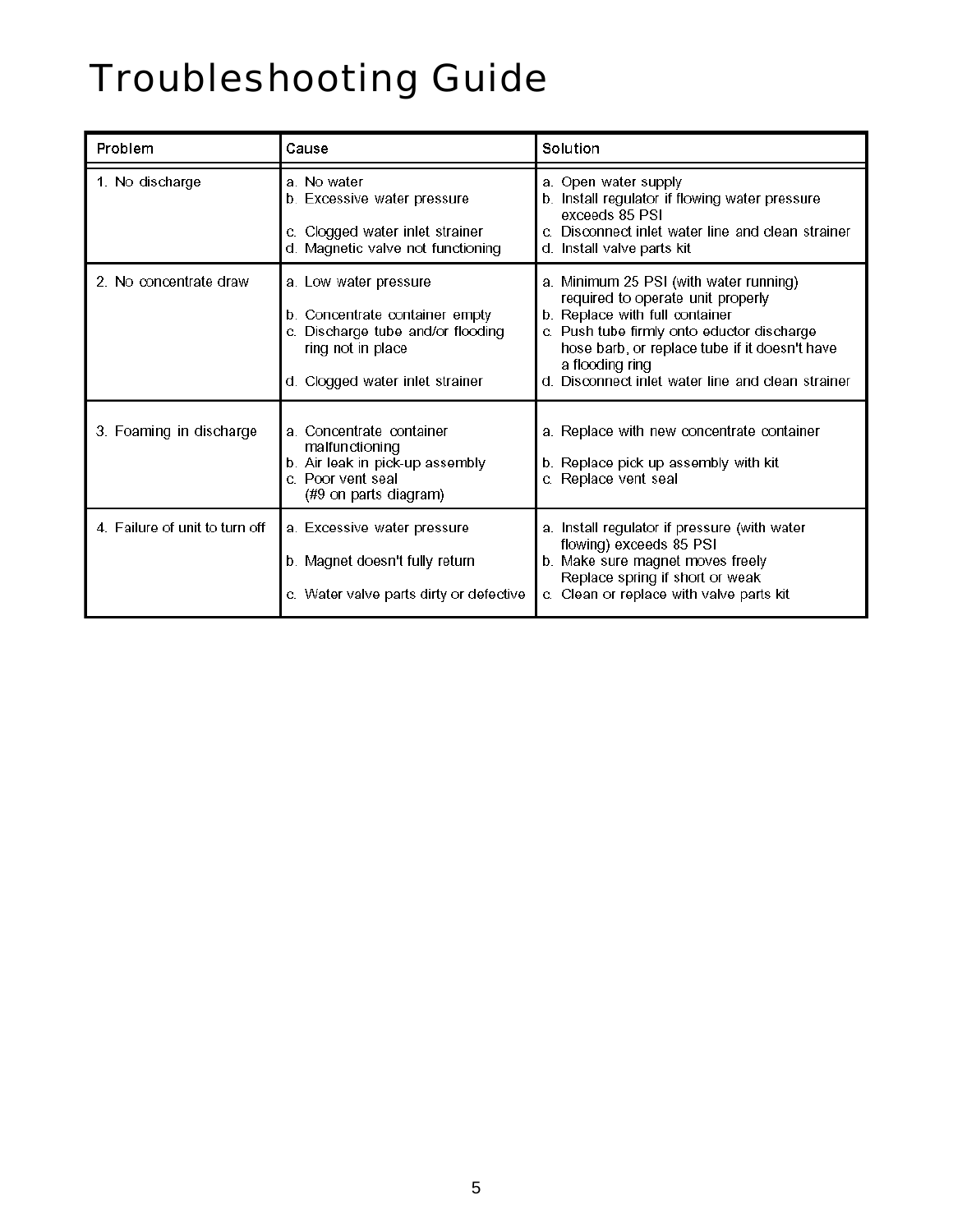# Four Button Station Instructions

Two Multi-Task Dispensers are capable of being connected together to produce a four button station.

- 1. Remove 3 cover screws, right unit Fig 1.
- 2. Remove plug Fig 2.
- 3. Attach water inlet on left unit with right unit (Fig 3). Tighten connection.
- 2. Attach cabinets together using slots(Fig 4).
- 3. Hold up to wall where the unit is to be mounted and mark through keyhole slots with pencil.
- 4. Drill marks with 1/4" drill and insert wall anchors.
- 5. Mount unit to anchors using the #10 crews supplied.
- 6. Continue installation on page 2 steps 6 through 8.



Fig 1 Fig 2







Fig 3 Fig 4

# Back Flow Prevention Information

The **Multi-Task Dispenser** from Multi-Clean is equipped with Action Gap Eductors. The purpose of the eductor is to prevent chemicals from contaminating the water distribution system. The terminology used to describe this function is "back flow prevention".

The back flow prevention built into the Multi-Task Dispenser and other similar dispensing systems is controlled by a National Standard referred as: *ASSE-1055: Performance Requirements for Chemical Dispensers.*

There are two national plumbing codes in force throughout the U.S., the International Plumbing Code (IPC), written by the International Codes Council, and the Uniform Plumbing Code (UPC), written by International Association of Plumbing and Mechanical Officials (IAPMO). States or cities usually adopt one or the other to control plumbing installations in their regions. Both plumbing codes require

adherence to ASSE-1055 requirements for chemical dispensing units.

The Multi-Task Dispensers equipped with the Action Gap Eductors meets ASSE-1055 performance requirements and are listed with the ASSE. Look for the UPC ASSE 1055B code compliance sticker on the side of the unit.